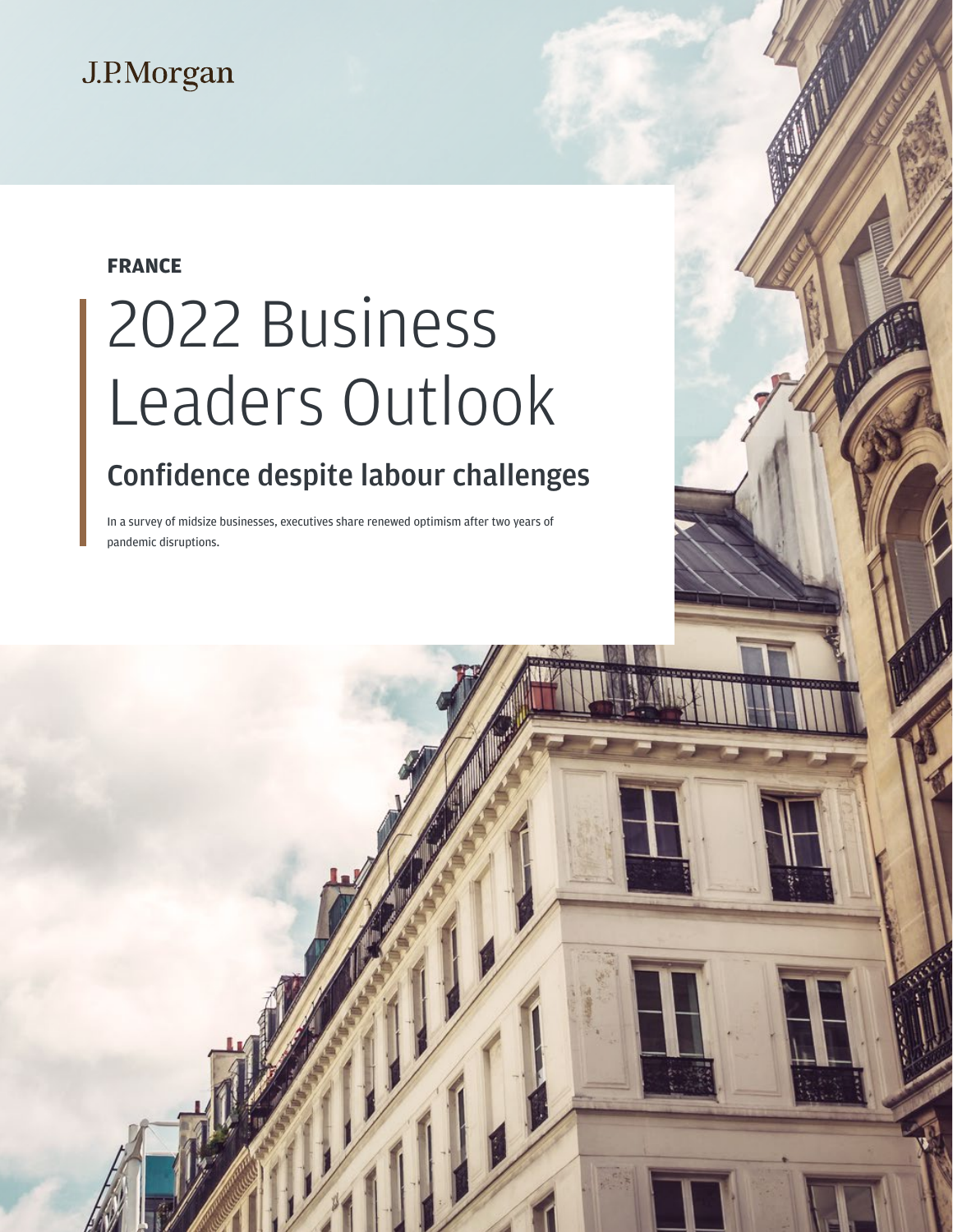## Introduction

No matter how you ask the question, the business community is optimistic about the year ahead. The J.P. Morgan Business Leaders Outlook: France survey reveals a pervasive confidence in the global, European and French economies. Executive midsize decision-makers anticipate that their industries will grow and their companies will thrive across a variety of metrics, from sales to capital expenditures.

The optimism comes despite a clear-eyed understanding of the labour shortage. Of the 239 senior business leaders whose companies have annual revenues between €20 million and €2 billion, recruiting and hiring is the growing pain mentioned most often (31%) in our poll. Nearly half (47%) say their employees are working more. The labour shortage has increased the reliance on outside consultants and forced businesses to reduce or adjust their hours of operation. In response, employers have become flexible in ways they can attract and retain talent.

Meanwhile, changing technology, geopolitics and ESG (environmental, social and governance) issues also rate as major concerns for business leaders.

We conducted our survey from the end of November to the beginning of December 2021. It captures attitudes and concerns during a period of rapid change — as the good mood attributed to the approaching holidays and receding wave from the coronavirus delta variant was upended by the sudden rise of the omicron variant. But after nearly two years of disruptions during the pandemic, business leaders are resilient — and their outlook on the year ahead remains bright.

Explore the top four topics from executives in 2022: **[BUSINESS EXPECTATIONS](#page-3-0) [GEOPOLITICS](#page-7-0) [TECHNOLOGY](#page-9-0) [ESG ISSUES](#page-11-0)**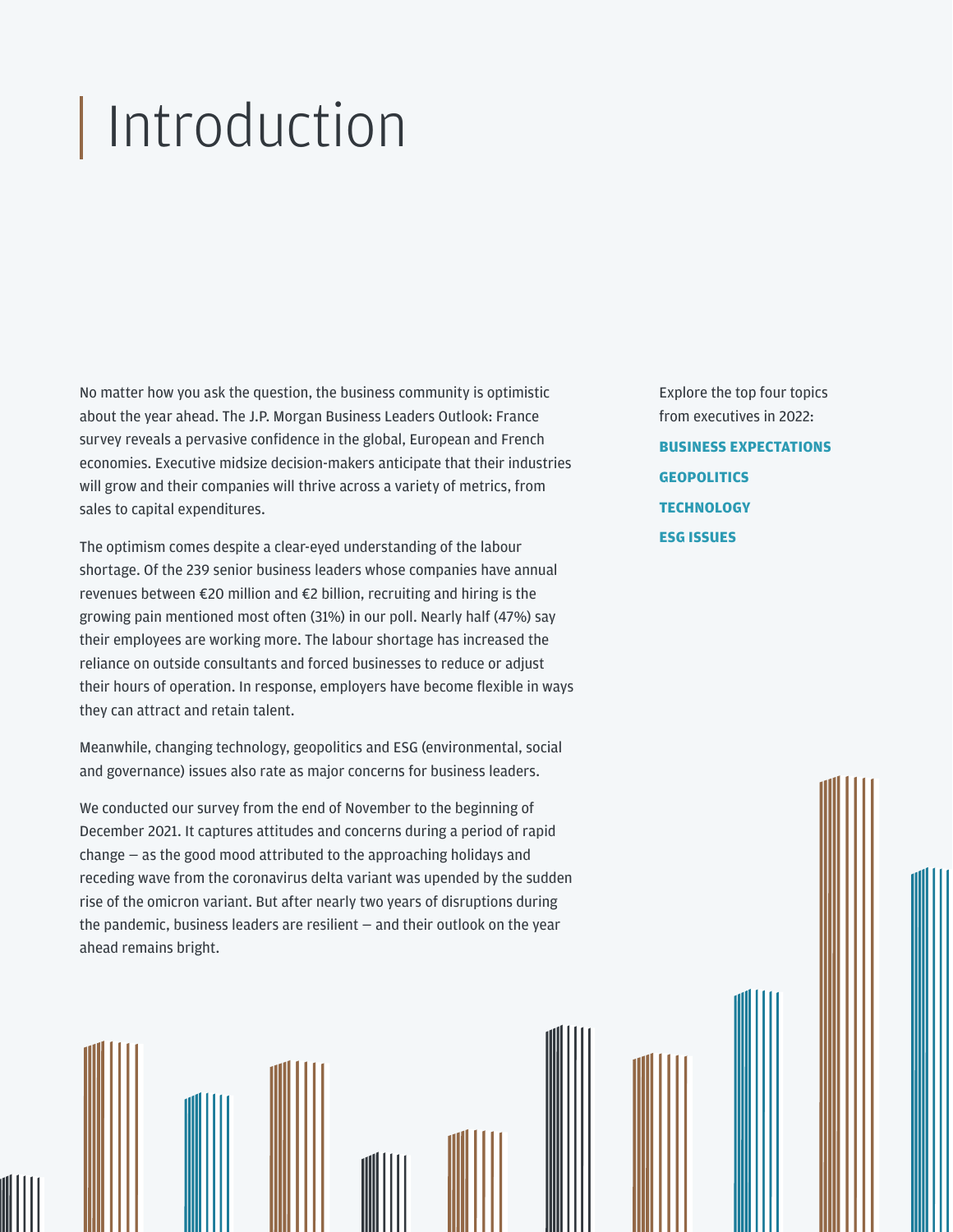## Economic outlook

## Global economy

Optimistic 62%, Neutral 18%, Pessimistic 19%

### European economy

Optimistic 60%, Neutral 22%, Pessimistic 18%

### National economy

Optimistic 61%, Neutral 19%, Pessimistic 20%

### Industry performance

Optimistic 79%, Neutral 13%, Pessimistic 9%

## Company performance

Optimistic 82%, Neutral 10%, Pessimistic 8%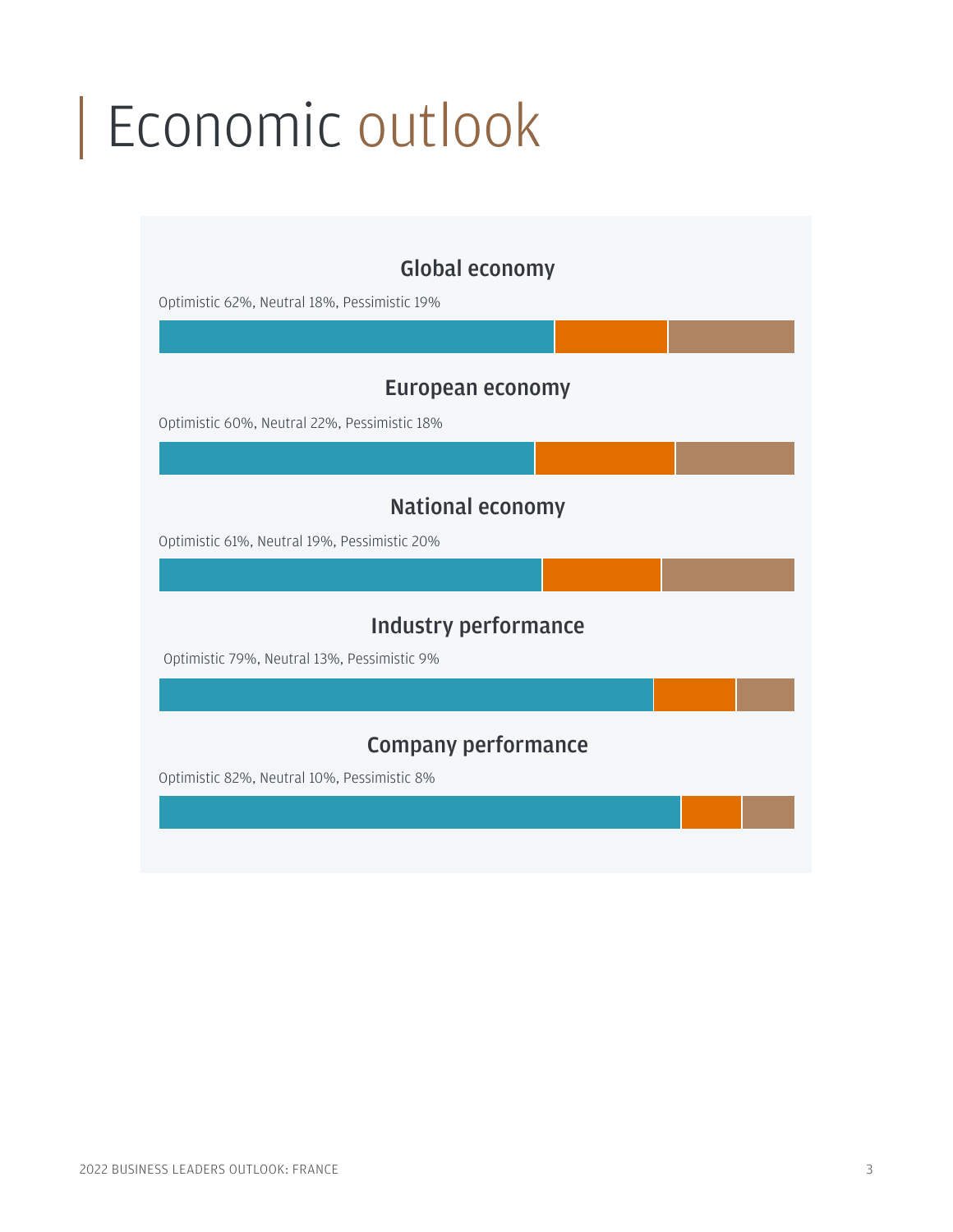## <span id="page-3-0"></span>Business expectations

While 6 in 10 business leaders say they're optimistic about the global, European and national economies, the level of confidence is even higher closer to home. About 8 in 10 are optimistic about the performance of their industries (79%) and their own companies (82%). Within their business, nearly three-quarters (71%) anticipate a rise in revenue/sales, and nearly two-thirds (68%) expect climbing profits.

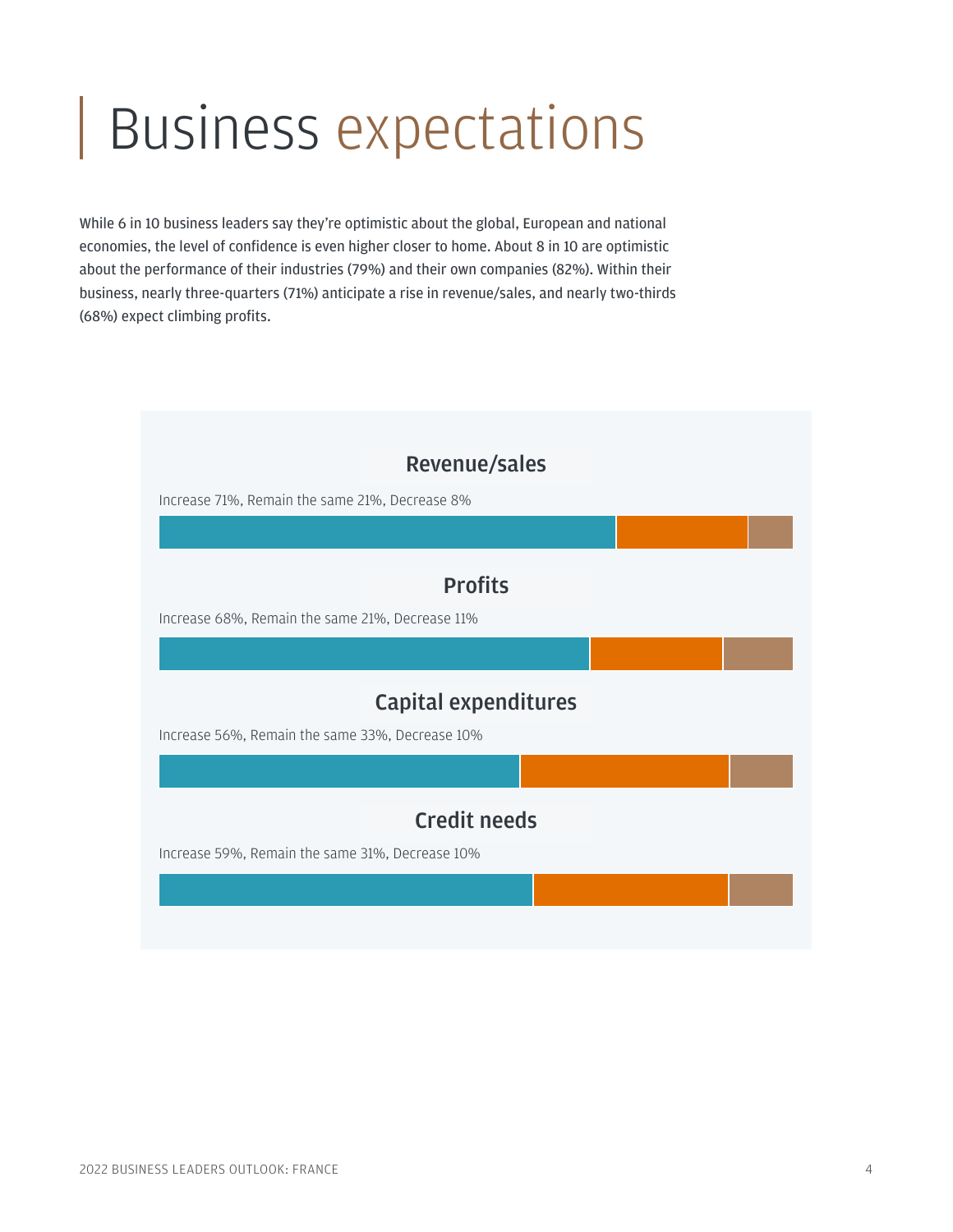Business expectations cont.

"French companies have remained resilient, despite the lingering effects of COVID-19 disruptions and geopolitical issues. This is likely a result of difficult but necessary decisions midsize companies made early in the pandemic, which have set them up to recover well".

Olivier Simon, Head of Commercial Banking, France J.P. Morgan

The large majority of executives express moderate or greater confidence that their businesses will thrive in 2022. Fully 9 in 10 expect business growth in the year ahead.

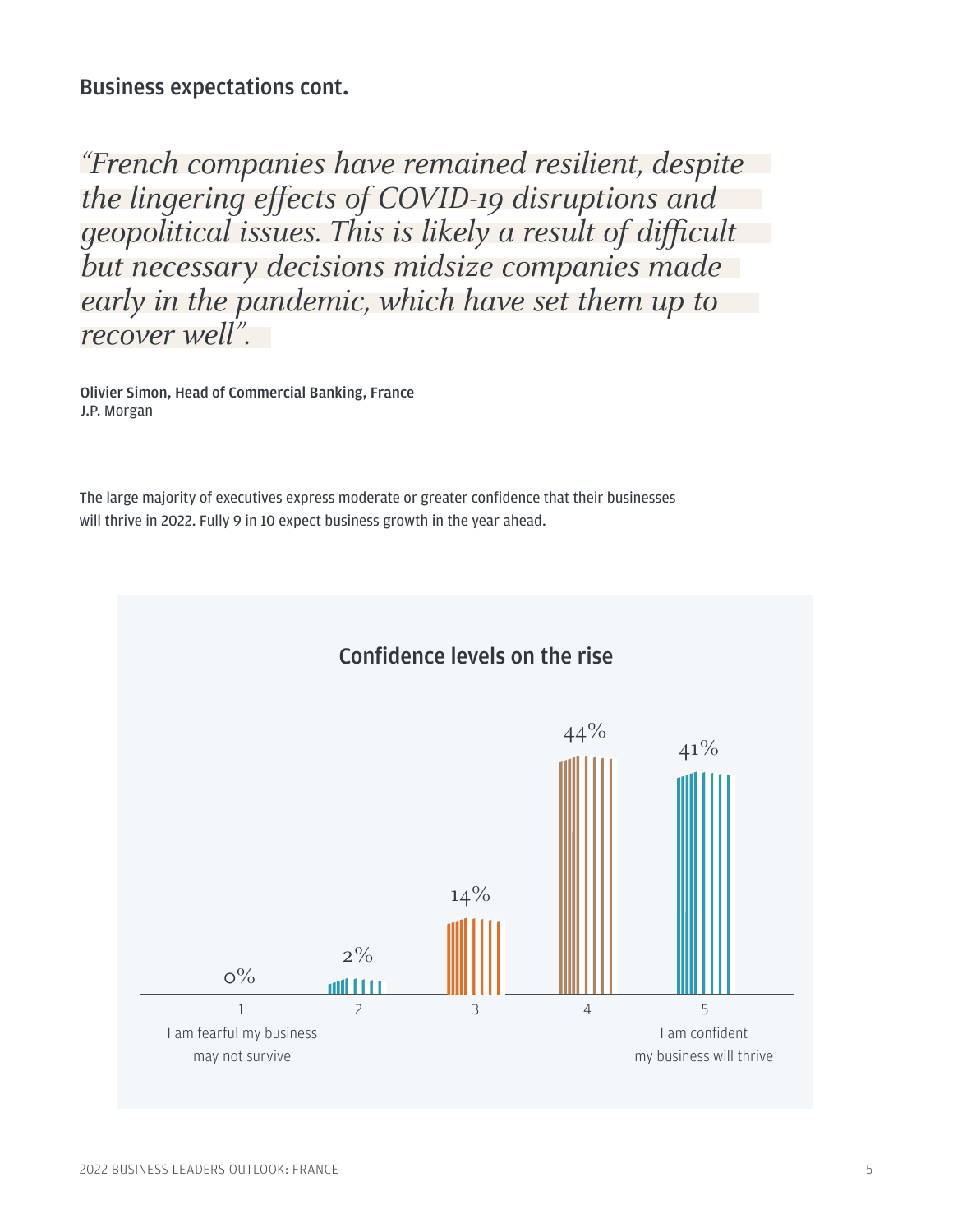

### 6 ways leaders expect their businesses to grow in 2022

Much of this confidence likely stems from the French economy's strong recovery from pandemic losses. More than three-quarters (84%) of businesses surveyed report that profits have returned to or exceed pre-pandemic levels.

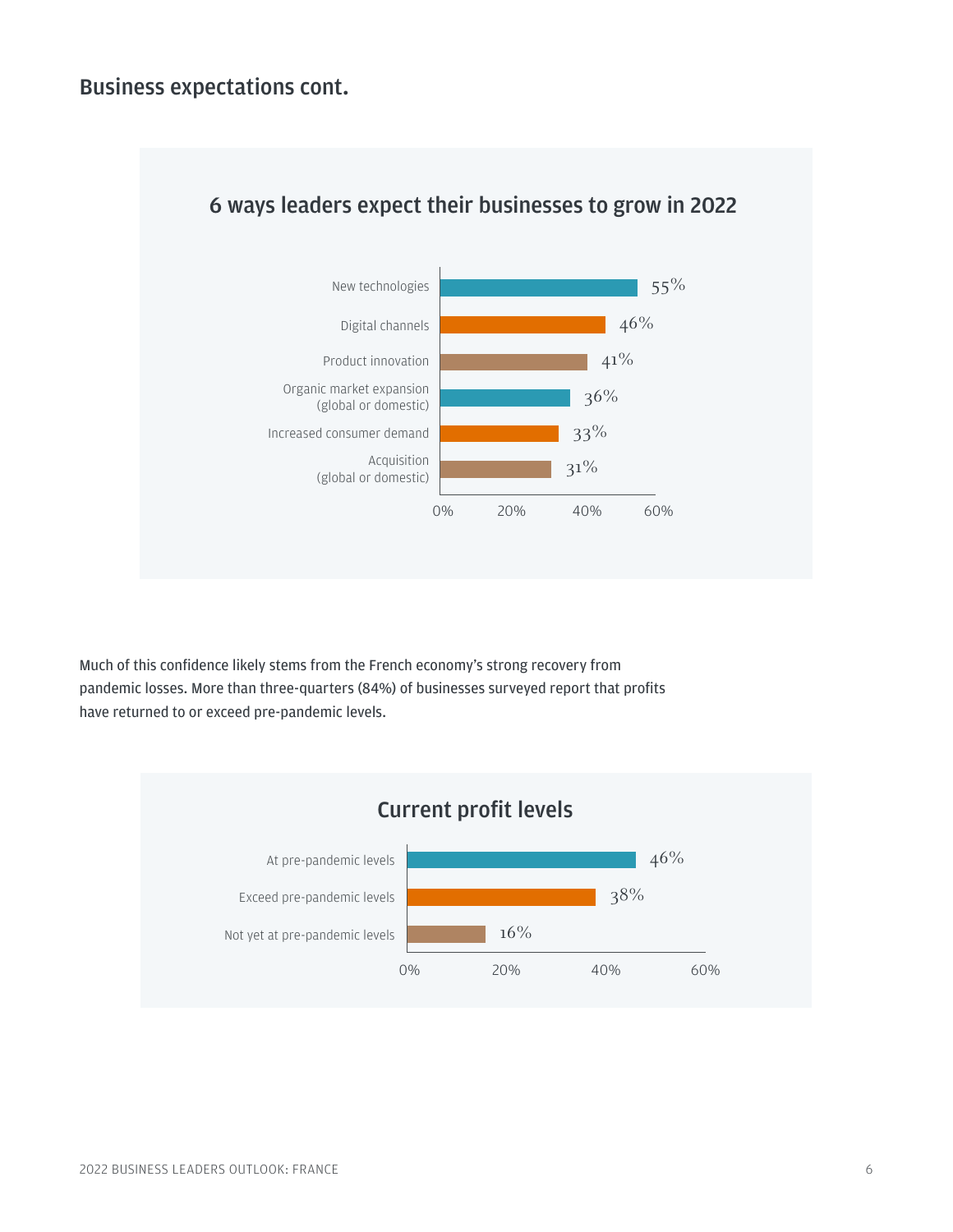### Business expectations cont.



Executives see the labour shortage as the largest impediment to growth, with recruiting/hiring the growing pain mentioned most often (31%). Nearly half of leaders (47%) also report that their employees are working more. As a result, businesses have adapted flexible approaches to meet the new workforce dynamics.

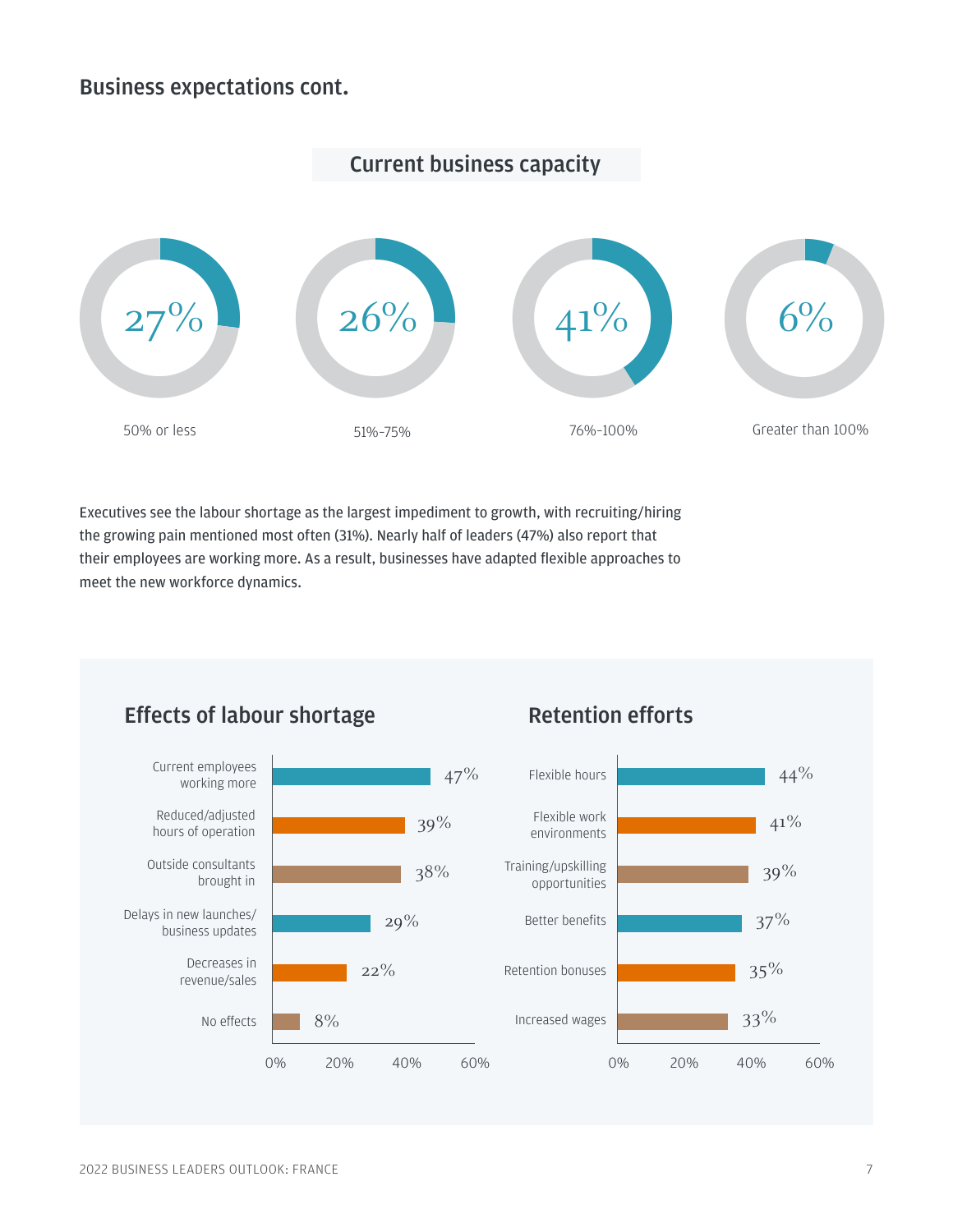# <span id="page-7-0"></span>Geopolitics

Brexit and the upcoming French elections may explain executives' somewhat lower confidence in the European (60%) and French (61%) economies as compared with their bold optimism for their own companies (82%) and industries (79%). But while geopolitics has made for dramatic headlines, the French business community is largely unconcerned.



## How Brexit impacted businesses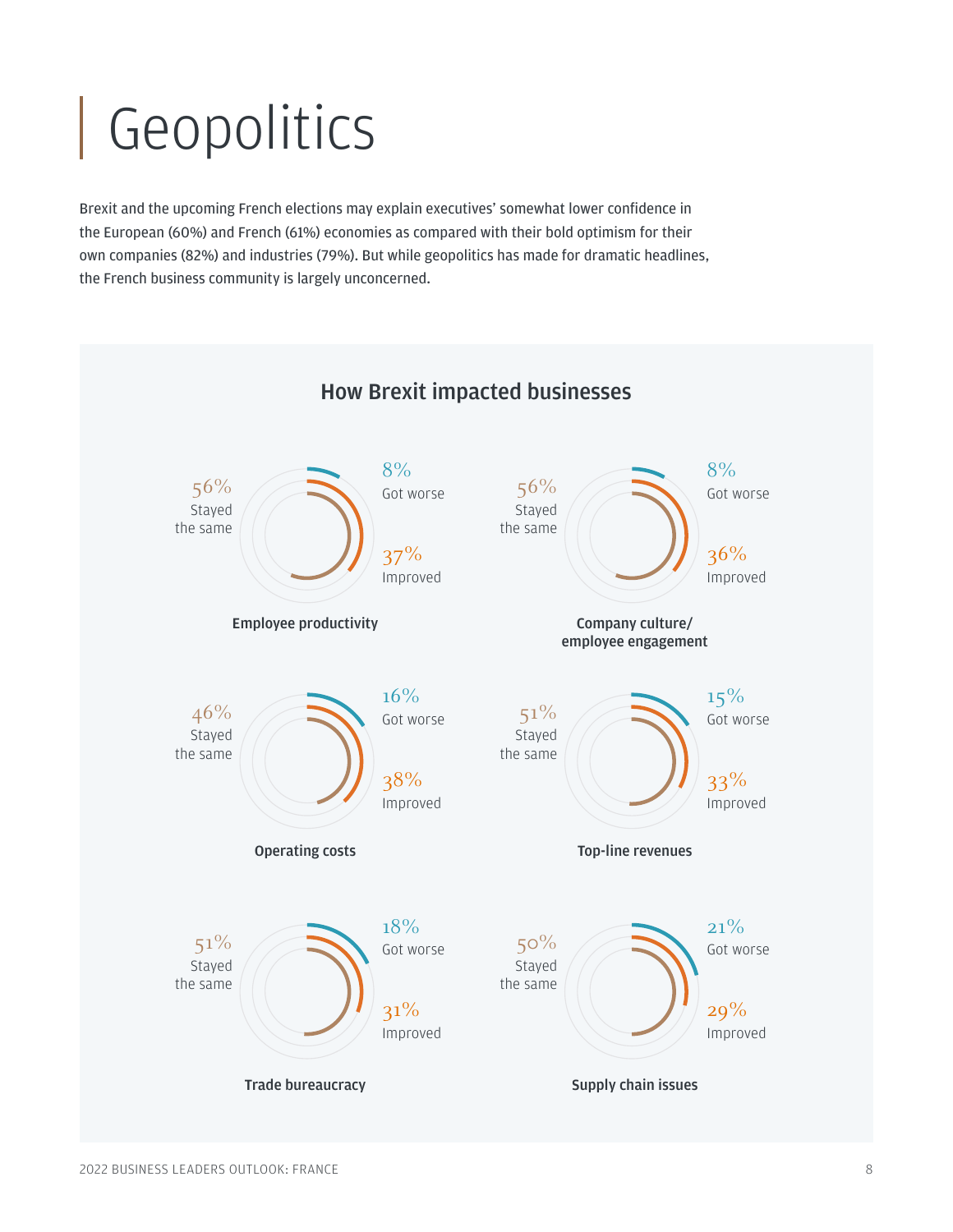Geopolitics cont.

" The current geopolitical climate has not dampened optimism among midsize companies. In fact, most business leaders see the current landscape as a positive environment for business growth".

Kyril Courboin, Head of France, Senior Country Officer J.P. Morgan

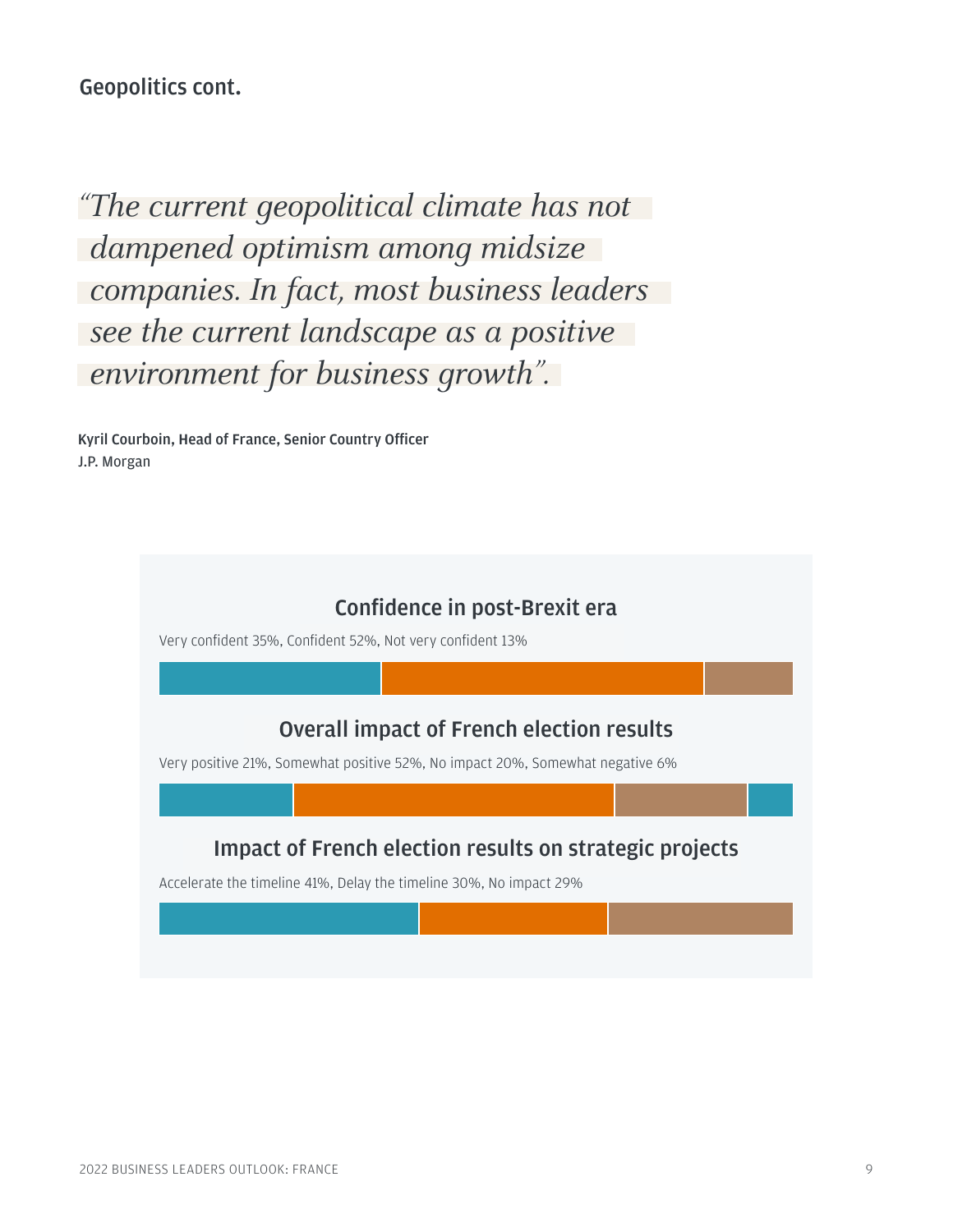# <span id="page-9-0"></span>Technology

Executives have put a large focus on financial technology. Two-thirds of businesses (67%) now use fintech tools in their operations, deploying a wide variety of solutions such as cash flow management. Many also foresee growth in the next year through new technologies to help automate the manual processes (55%) and digital channels, including e-commerce and contactless payment solutions (46%), to create faster and more seamless customer experiences.

## Using fintech for operational tools



" Bolstering the French technology sector has been a large focus over the past few years, and the results of this survey show those investments have paid off. Midsize businesses now increasingly rely on and plan for growth through technologies that help automate manual processes and prevent fraud".

Arthur Brunschwig, Head of Commercial Banking Treasury Management, France J.P. Morgan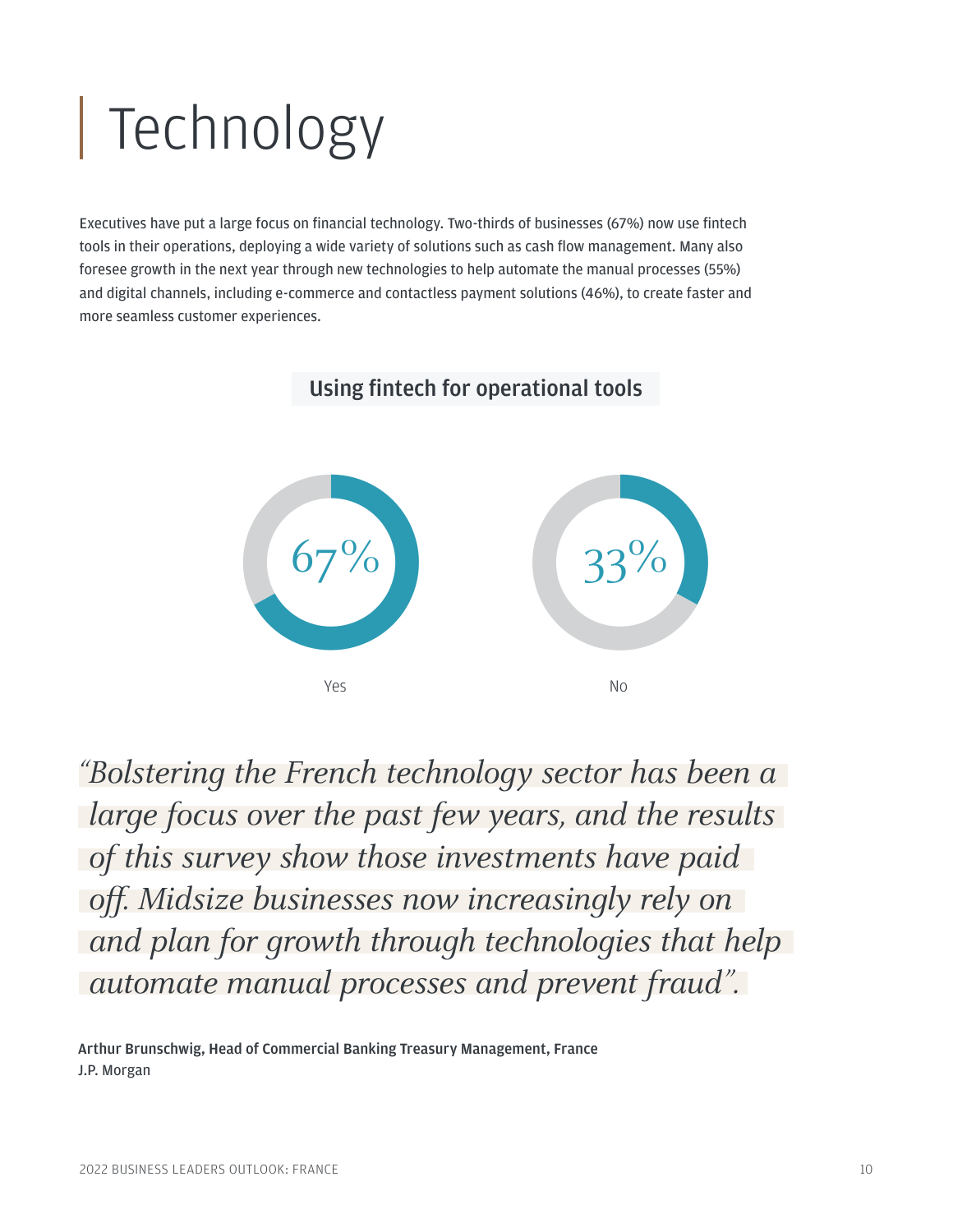### Technology cont.

At the same time, cyberthreats loom on executives' minds. Nearly 9 in 10 are concerned about some type of cyberattack, with supply chain/vendor compromise being their top worry. To prepare for this, businesses are becoming more proactive.

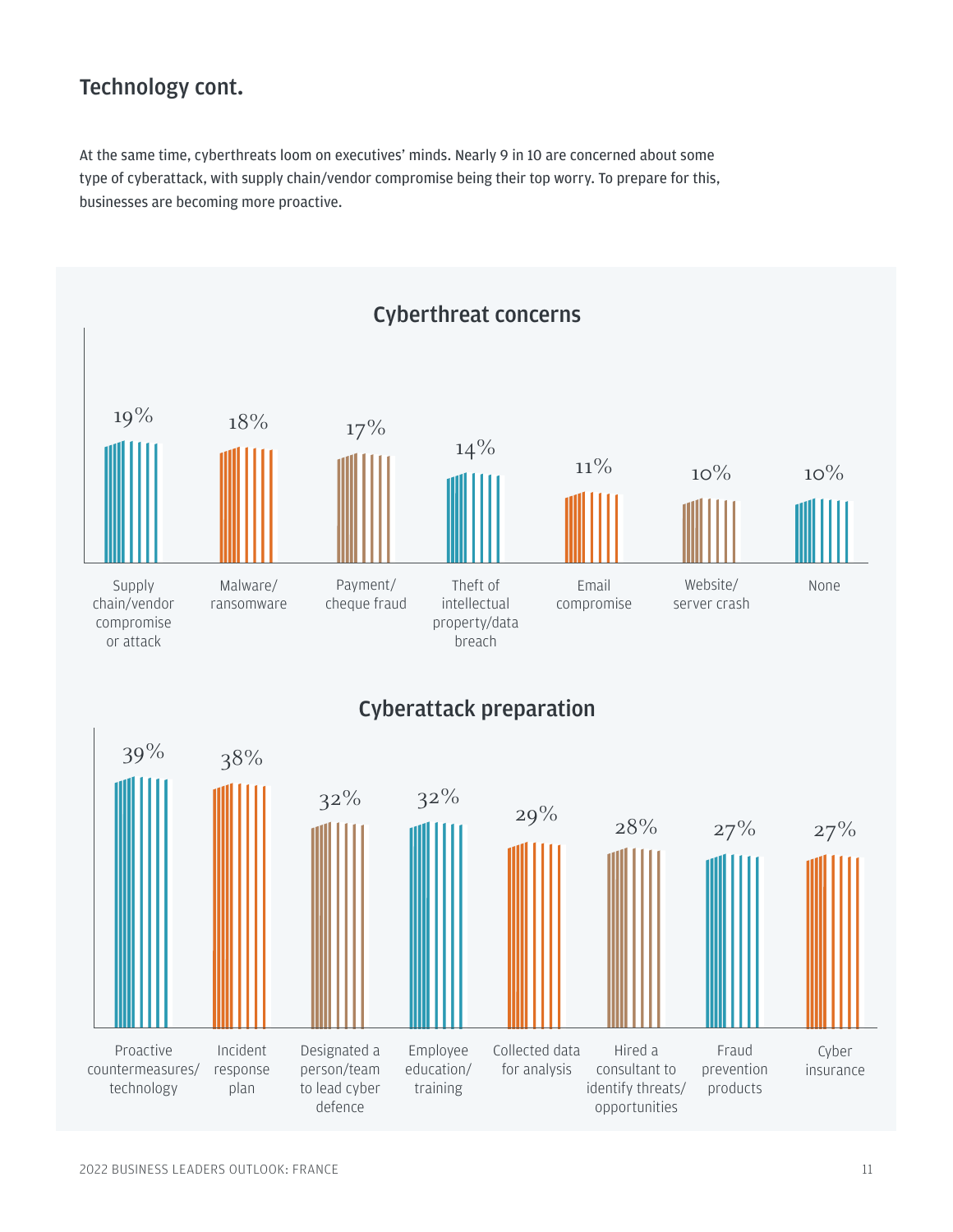## <span id="page-11-0"></span>Environmental, social and governance (ESG) issues

Corporate responsibility is a major focus for business executives, with opinion most commonly positive (44%) because executives believe they are already meeting ESG requirements. However, the large majority (79%) expect ESG to take on even more importance in 2022, with social factors the top concern.



### Impact of global focus on ESG

Nearly half of executives polled (46%) see employee retention as the top benefit resulting from their corporate responsibility actions, with another 39% seeing it support company culture. But enhancing marketing (41%) and reinforcing the company's position within the community (37%) also rank high.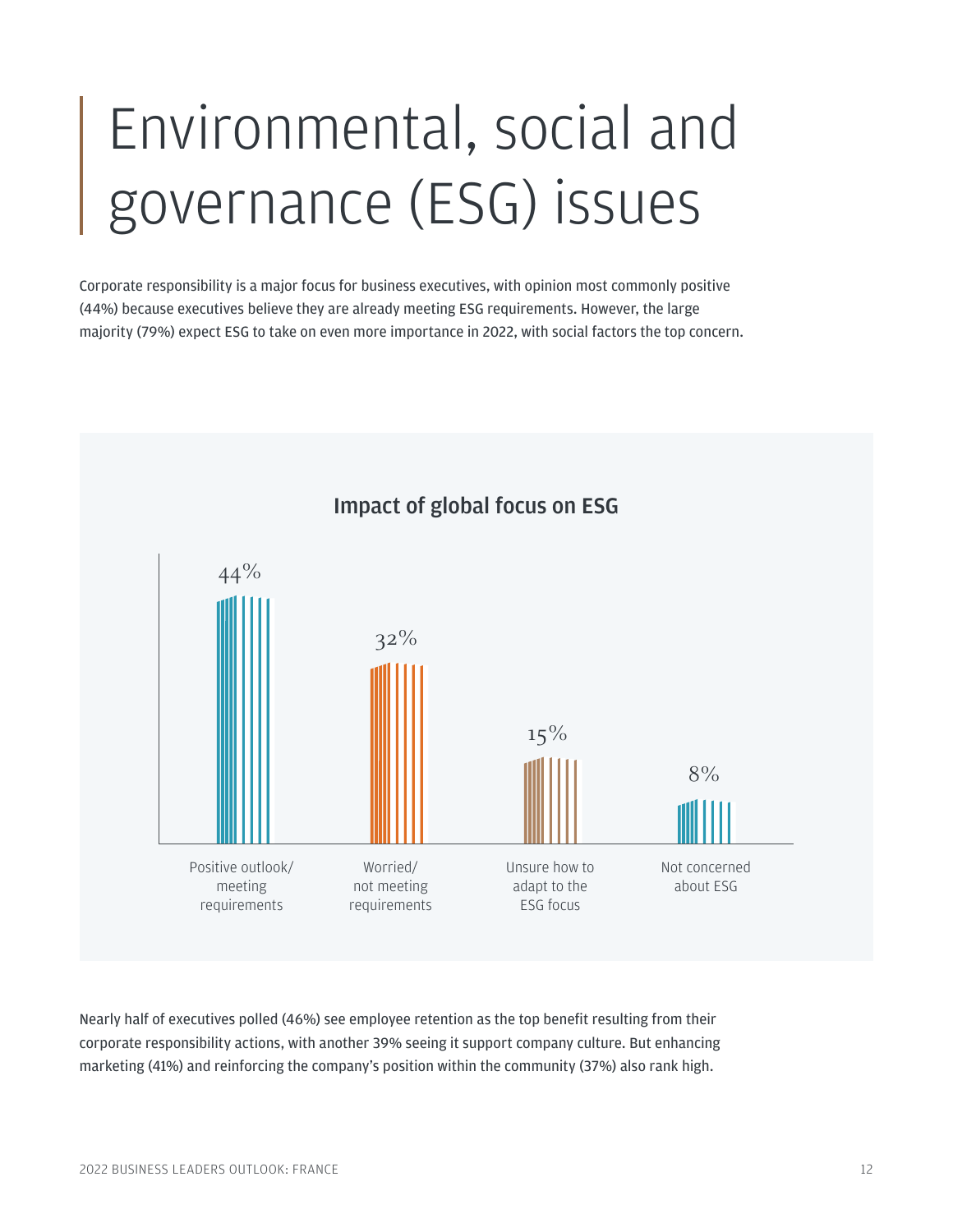## Focus of corporate responsibility factors in 2022



## Most important corporate responsibility factors

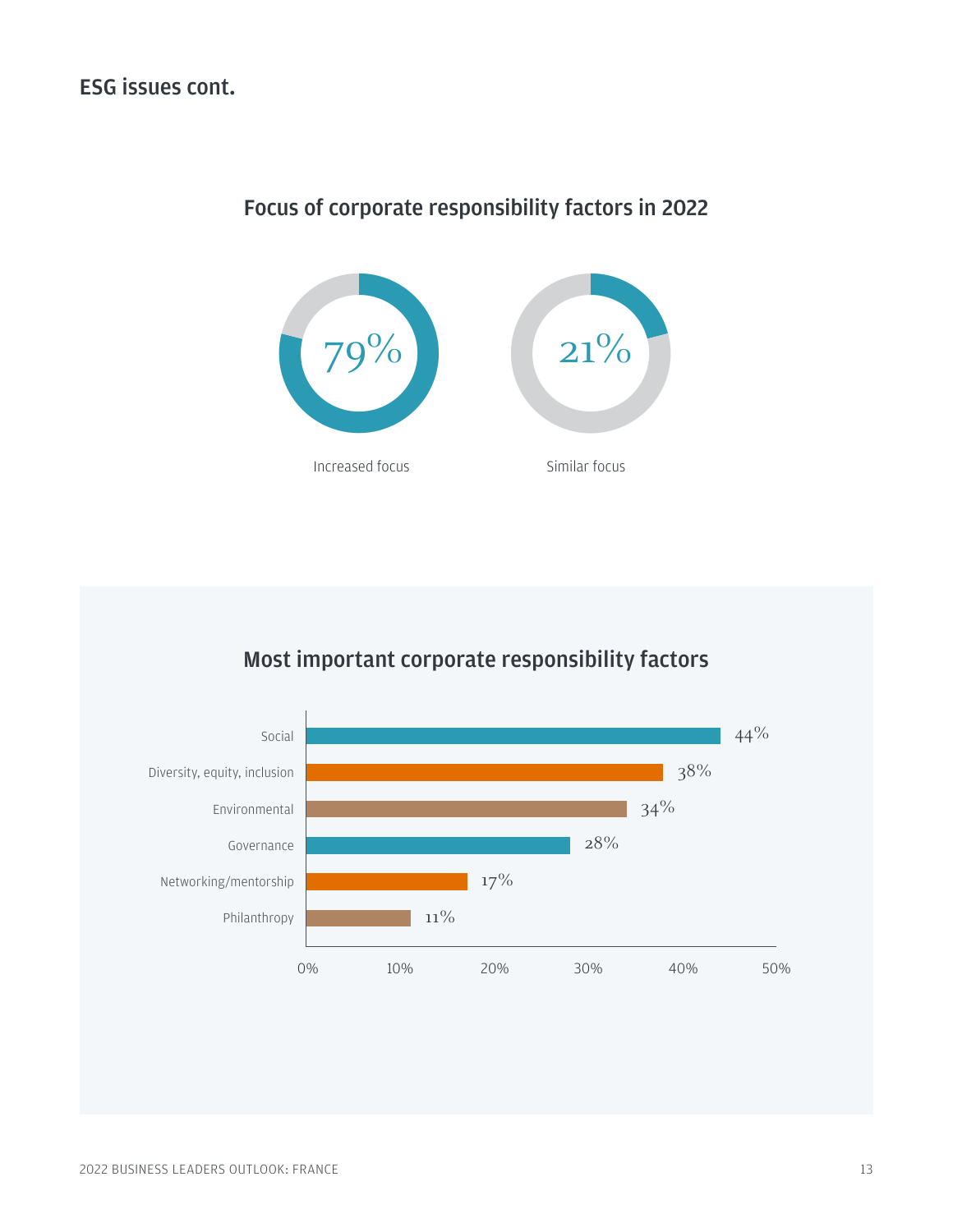## About the survey

The inaugural J.P. Morgan Business Leaders Outlook: France survey captures a moment in time for the business environment at the close of 2021. Conducted between 23 November and 6 December 2021, the poll reflects the sentiments of 239 senior business leaders whose companies have annual revenues between €20 million and €2 billion.